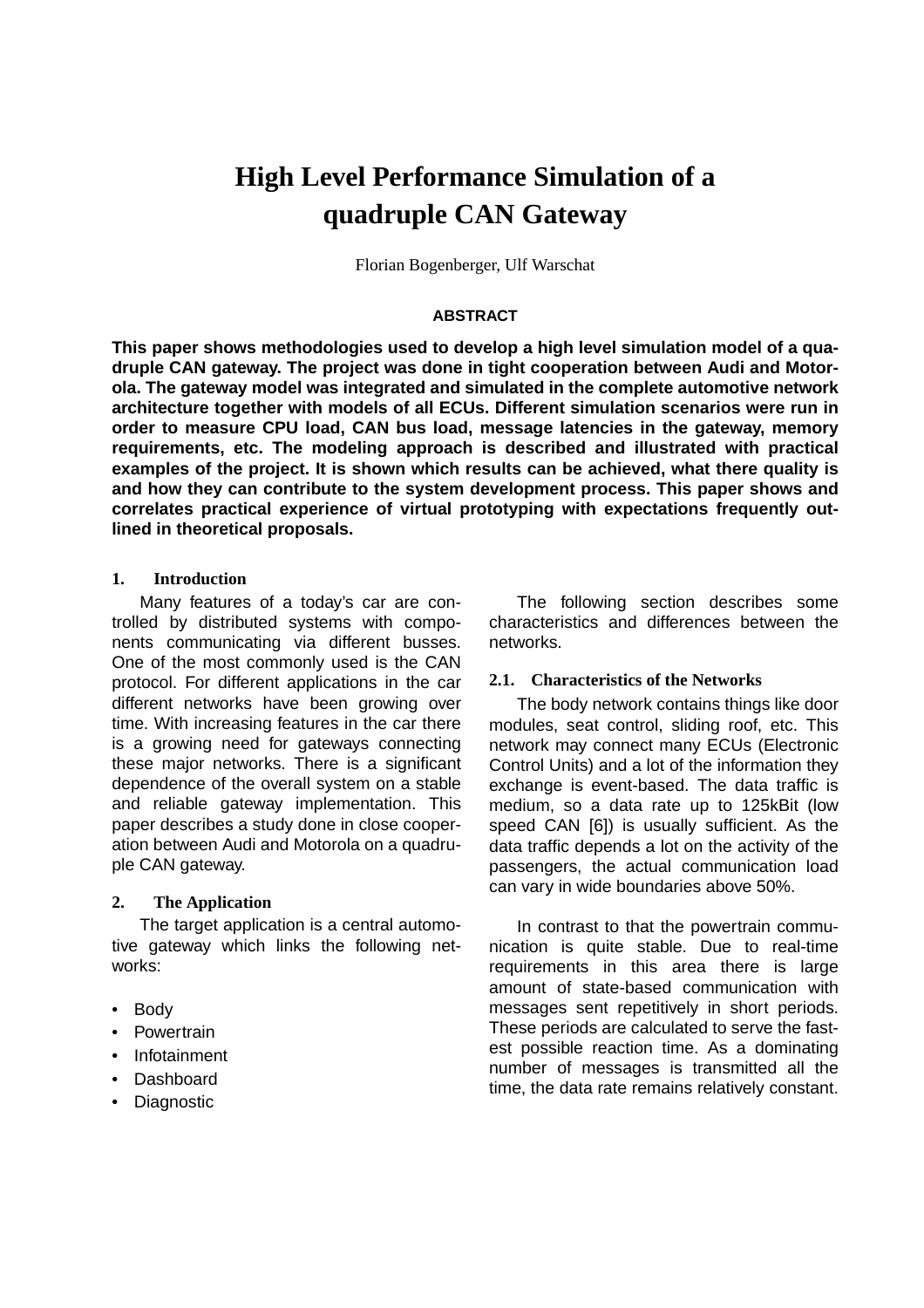So overload situations are prevented which could delay important messages. Due to that approach powertrain usually uses high-speed CA[N\[7\]](#page-6-0).

Again a completely different area is infotainment. This area is evolving quickly and will certainly undergo big changes in the future. It includes things like CD and radio control, telematics, navigation, etc. Data transmitted in this network comprise event-based control information, but also graphic data, video and audio data. So at least in high-end cars large amounts of data will be transmitted, certainly exceeding the capabilities of CAN. Many carmakers are in favor of the MOST (Media Oriented Systems Transport) bus [\[5\],](#page-6-0) an optical bus with a data rate up to 22.5 MBit/s. Nevertheless this network is not completely self contained and requires a connection to other networks. For example navigation needs wheel speed data from the powertrain network. More and more data go from infotainment into other networks, e.g. for applications like predictive navigation or adaptive light control. This is where the gateway comes into the game. Moreover for low-cost cars a MOST solution might be too expensive, so CAN could be used to carry control information.

The remaining two connection points, dashboard and diagnostic, are not necessarily multi-node networks but more or less point-topoint connections to the gateway. However both require communicate with all other networks. The dashboard displays all kind of system information, so it is primarily a data sink.

Diagnostic has traditionally been done via K-line, but with the new ISO15765 standard diagnostic will be done via CAN. Every ECU built in the car must be somehow reachable, so the gateway is an ideal entry point. Please note that diagnosis must work during normal operation of the car, so additional data traffic comes to the normal communication. Obviously this constitutes a worst-case condition for the gateway load.

## **2.2. Possible Architectures**

Even though the networks surrounding the gateway were clear at the beginning of the project, there were some options on how to connect them. A star topology is a obvious solution, but it is not necessarily the best one. The following options were discussed at the beginning of the project:

- Is a separate connection required for the dashboard, or can it be plugged to the body, infotainment or powertrain network?
- If the dashboard requires a separate communication line, what is the best protocol - CAN, SCI, SPI, IIC or a customized parallel connection (all of which can be used for a point-to-point connection)?
- Is a dedicated connection required for diagnostic or can it be plugged to any of the existing networks?

# **2.3. Event-based versus State-based**

Depending on their content messages can be classified in state-based and event-based. A state-based message says "the current state is abc". The message contents does not change as long as the state remains the same. An event-based message says "now the state changed to xyz". Obviously the later can only be transmitted when the state actually changes, whereas the first one can be repeated over and over. Actually this is a major difference, where both approaches have advantages and disadvantages. Event-based messages allow to detect the time of the state change more accurately and the data traffic is kept low unless there are many state changes. State-based messages are safer in case messages are lost, but the data rate is usually quite high because it must fulfill the shortest reaction time requirement. On the other hand the data traffic is constant, so that reaction times can be guaranteed independent on the system's state.

Of course a mixture of both types is possible. Whereas state-based are preferred in the powertrain environment, event-based is dominating the body environment.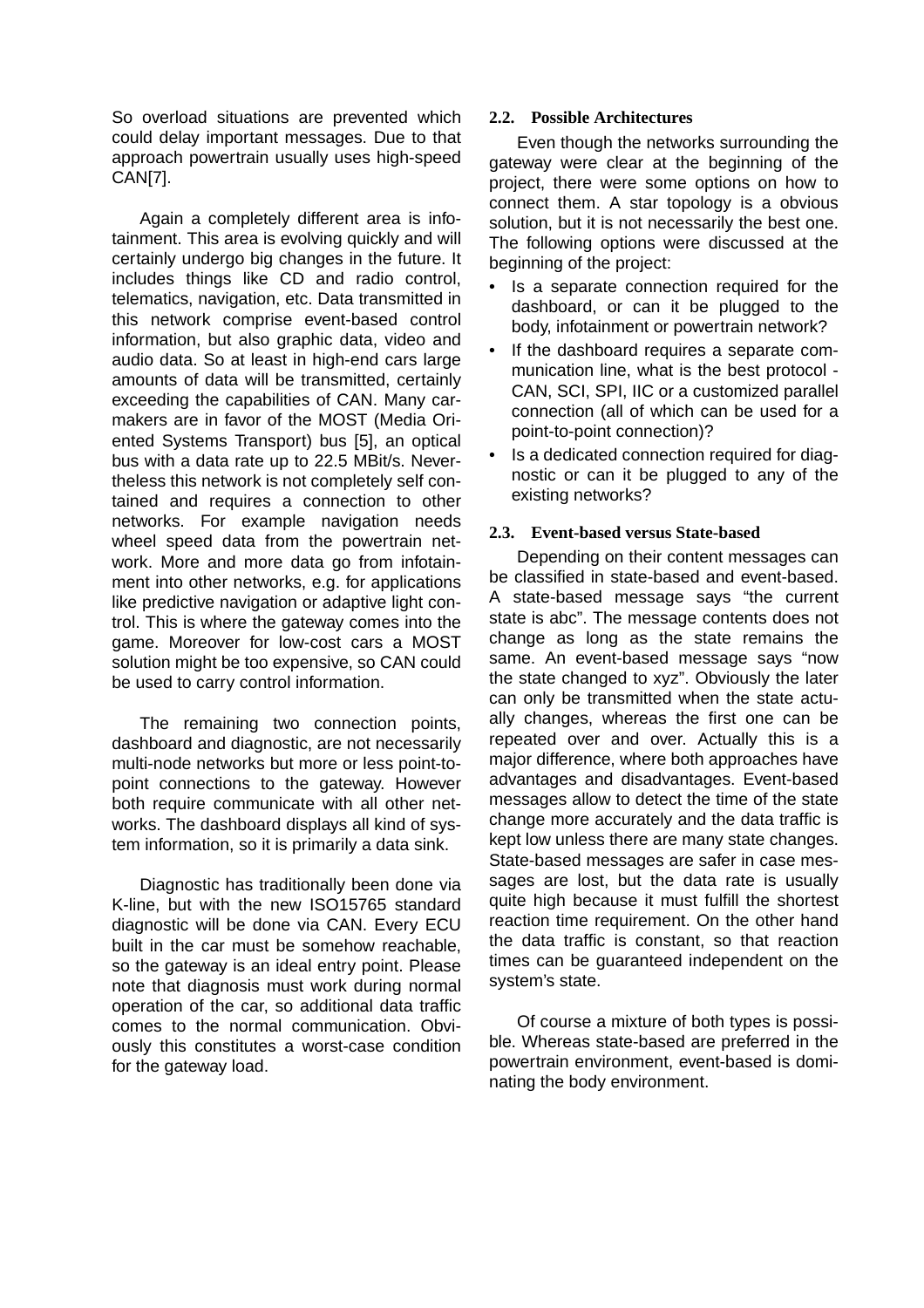## **2.4. Message Types**

Apart from the classification mentioned above the following message types have to be supported:

- cyclic messages: This is the simplest type the message is sent periodically with a fixed period. Please note that even when a state change happens in the middle of the cycle period, no new message is transmitted.
- immediate messages: Data of this type is so important that it is not possible to wait for completion of the message cycle instead it is transmitted immediately. Consequently it has to be processed as fast as possible by the gateway
- BAF messages: Data that is transmitted only under certain conditions, e.g. if somebody opens a window. If that condition is fulfilled, the message is sent repetitively with a fixed transmission period. After the condition has become false, it is repeated for several times and then transmission is stopped.
- TP (Transport Protocol) channel messages: The CAN protocol restricts the number of data bytes in one message to a maximum of eight. For data blocks exceeding this limit the transportation layer generates a bundle of CAN messages each containing up to eight data bytes. Messages of such a bundle are transmitted right following each other with a a short cycle period. Another characteristic is that the transmitter and receiver node negotiate an appropriate CAN identifier, which leads to a large number of valid CAN identifiers.
- diagnostic messages: Transmitted only in diagnostic mode - please note that these messages can additionally be either cyclic or TP channel

# **2.5. Message Operations**

The major task for the gateway is to forward information from one network to another one. The simplest operation is to route messages without further processing them. In

most cases, though, this is not sufficient:

- all messages received by the gateway have to be checked for a valid CAN identifier. Many invalid messages are already filtered out by the CAN controller's filters (see [4.1](#page-4-0)), but an additional software check is performed for every message passing the filters.
- the importance of messages is different in different networks - to accomodate this the gateway can assign new CAN identifiers
- periodic transmission of state-messages this must be done in a way that (temporal) CAN bus overloading is prevented (see [4.2](#page-4-0))
- for state-messages adjust different transmission periods in different networks, e.g. messages transmitted with a 7ms period in powertrain could have 100ms period in body.
- check timeout conditions for messages to be transmitted - either set a data bit indicating this condition or restrain the message. This is important for state-based messages repetitively transmitted by the gateway to indicate that the updating source message was not received in time and therefore data may be out-of-date.
- compose new messages from several source messages - this includes moving and assembling bit- and byte fields. Furthermore a composed message might be locked (prevented from transmission) until all fields have been updated with new data
- dynamically allocate and manage buffers for TP channel messages. As the gateway does not have substantial memory to buffer large quantities of data, the goal is always to forward messages as fast as possible. However sometimes the target network is temporarily overload. Especially TP channel messages are likely to suffer from significant throughput problems in such a situation, so they must be buffered. The large number of possible TP channels do not allow to reserve fixed buffers upfront, therefore an efficient, dynamic memory management is required.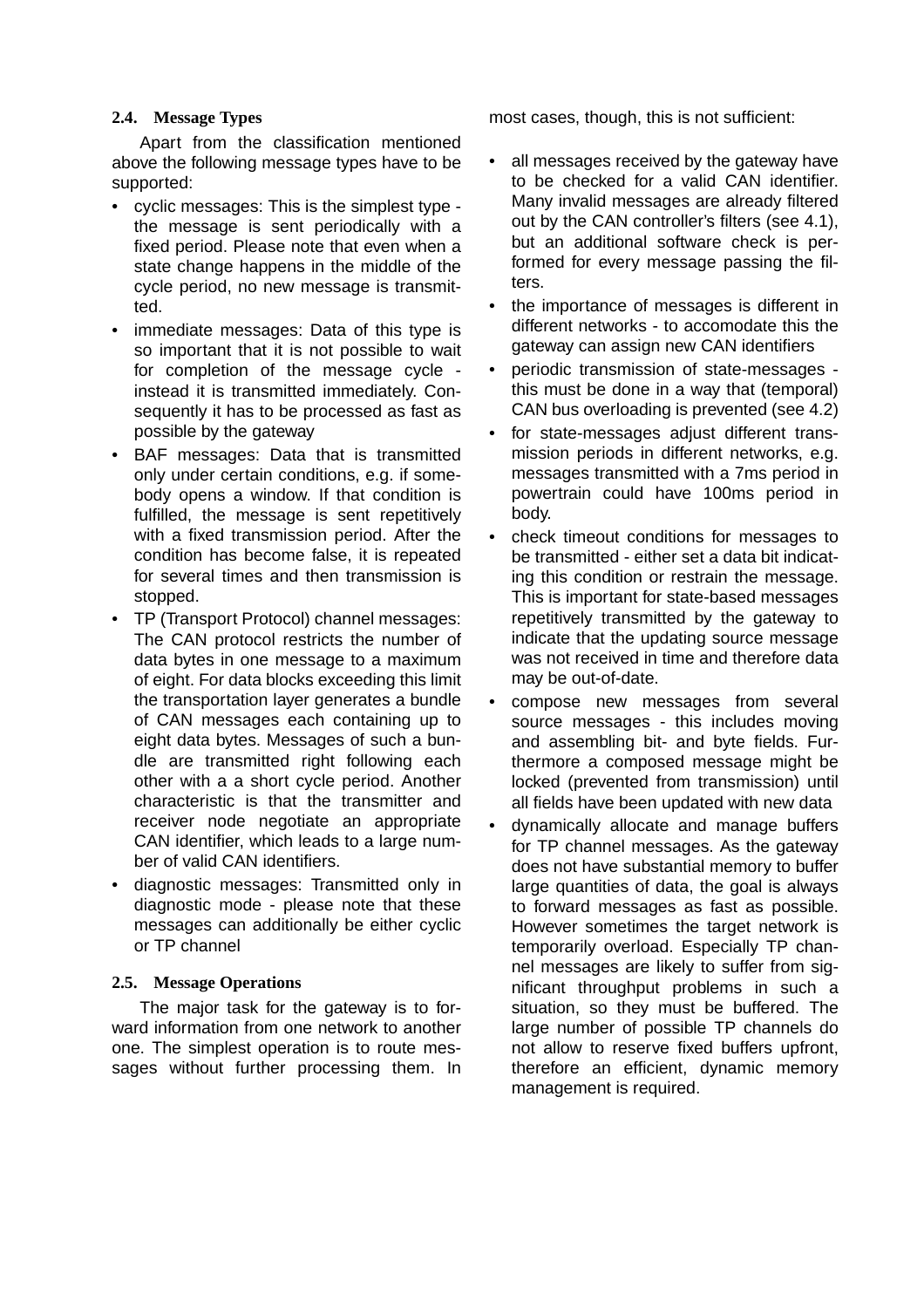• dynamic routing for TP channel messages in contrast to other messages these do not have an a priori target network - instead it must be deducted from the transport protocol

Please note that this is only an excerpt of the most important operations that dominate the gateways performance.

### **2.6. Gateway Requirements**

The gateway has to perform all operations mentioned above in a timely manner. Especially immediate message must be processed with highest priority - ideally they pass the gateway in less than a millisecond.

Moreover no messages may be lost (e.g. due to temporarily blocked interrupts). Please note, however, that this is inevitable if the target network is overloaded for too long because the gateway has a limited buffer capacity. Higher levels of the transport protocol can compensate in this case.

The gateway must transmit a large number of messages with fixed but different periods. Special care must be taken not to cause temporary overload situations by trying to transmit a bunch of messages at the same time (see [4.2](#page-4-0)).

# **3. Simulating the System**

#### **3.1. General**

The described application was modeled as Virtual Prototype with an event-driven simulator. For simulating the CAN protocol we used a methodology presented at ICC'98 for accurate simulation on message level [\[2\]](#page-6-0). ECU's were modeled as abstract message generators, which transmit messages with real CAN identifiers and number of data bytes in realistic repetiton rate. They do receive messages and obey the CAN protocol, but do not process the data they receive. Parameters control jitter and pseudo random processes (e.g. to trigger BAF messages). The gateway hard- and software was implemented as mixture of graphic models (using the simulators predefined blocks) and dedicated C++ modules that were linked into the simulator.

The ECU models constitute kind of a responsive environment for the gateway model. Please note that it would not have been possible to record and playback CAN messages of existing systems as messages coming from the gateway compete with those coming from ECUs.

## **3.2. Simulation Parameters**

Many characteristics of the simulation can be controlled by global parameters in order to emulate best- and worst-case conditions for the system. The most important parameters are:

- BAF probability: Likelyness that a BAF functions becomes active in one message cycle. In the simulation every cycle a random generator is triggered giving a 'yes' or 'no' to activate a BAF-message.
- jitter factor: Controls how accurate the message cycle is simulated. In reality the cycle time of periodic messages is never exactly identical with the specified value but varies continuously. This phenomena is controlled by this factor and immitated using a random function.
- immediate factor: For each node that transmits immediate messages transmission events are triggered with a random period.
- diagnostic\_mode: disable or enable diagnostic messages
- clock\_frequency: frequency of the CPU clock
- transportation\_msg\_period: Controls the time span between two consecutive TP channel messages.
- global\_seed: seed for all random functions in the simulator - this is important to guarantee for 100% reproducibility of simulations.

Playing with these parameter almost every system condition can be immitated.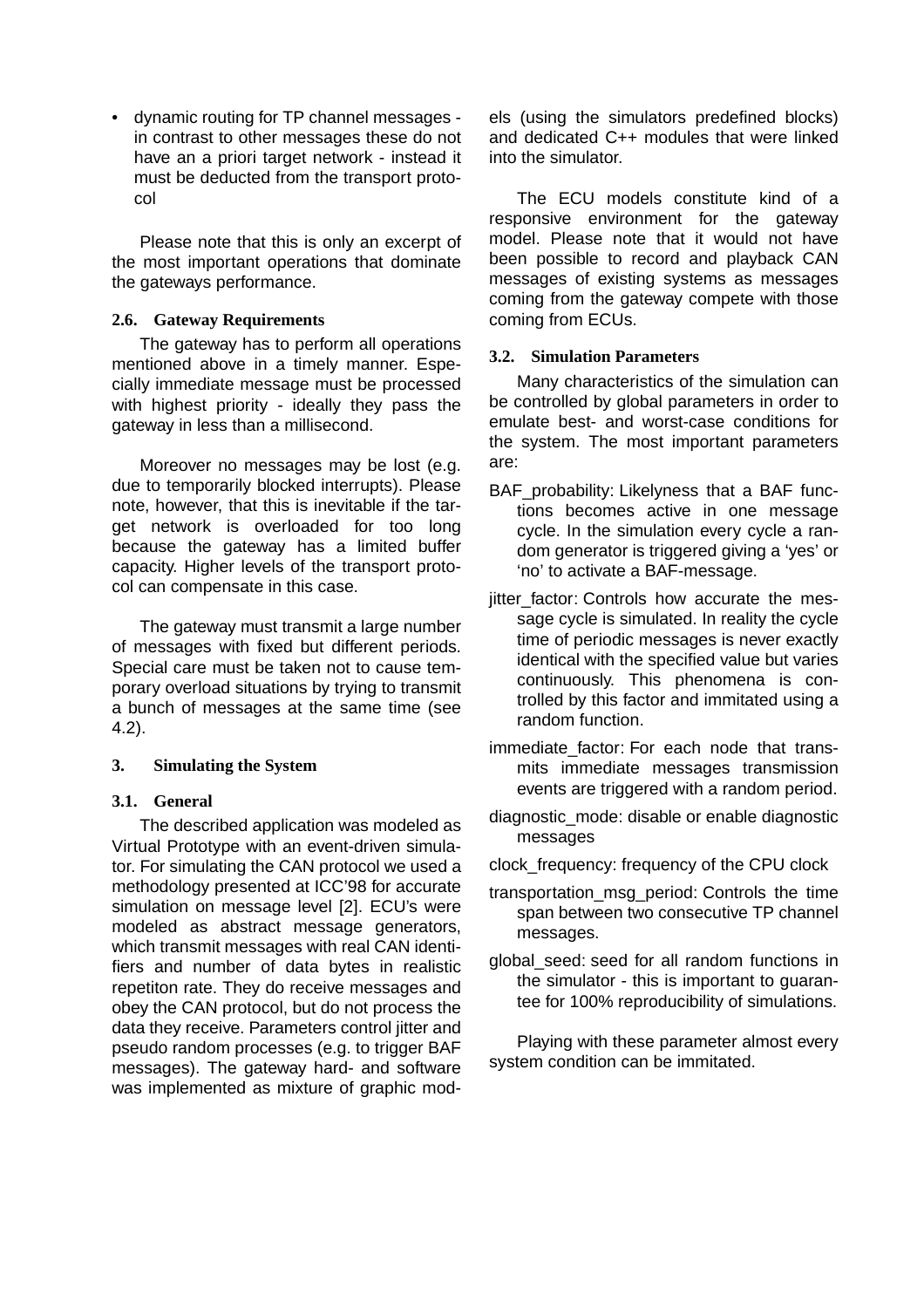#### <span id="page-4-0"></span>**4. Additional Tools**

#### **4.1. CAN Filter Optimization**

Most CAN controllers provide filters, that can be programmed to match a certain set of identifiers. Whenever the controller receives a CAN message it checks its identifier. In case it does not match the message is discarded. This prevents the CPU from wasting time to sort out these messages. For the gateway application there are messages in each network that are not forwarded to any other network. There is not need for the gateway to process these, so they should be filtered out.

Ideally filters can be programmed in a way that only messages to be processed by the gateway pass. How filtering works in most CAN controllers is that for each identifier bit it can be defined if it should recessive, dominant or any value (don't care). Having a limited number of these filters, it is quite difficult to program them in the ideal way. Practically this optimzation problem is quite difficult to be solved manually.

Therefore Motorola has developed a tool that performs this task. It takes two lists of CAN identifiers, those that should pass the fil and those that should not, and generates an optimized filter set for it. Originally this tool was developed only for the gateway project,

but due its general usabil $ity$  it is now available as standalone tool for general filter optimization for the MSCAN controller.

Please note a FullCAN controller is not necessarily a way around the filter optimization problem. Full-CAN controllers provide a set of buffers, each of which is reserved for a specific CAN identifier. Nevertheless for the gateway application the number of CAN identifiers is quite big, which requires a lot of memory in the controller.

#### **4.2. A Priori Transmission Schedule**

The gateway has to transmit a lot of statebased messages in a periodical manner. The duration of these periods ranges from a few milliseconds to seconds. In ECU's this is realized by programming hardware timers that trigger interrupt service routines with the appropriate period. The ad-hoc approach would be to use the same method for the gateway. A high frequency timer interrupt would be triggered periodically which would then check each message and transmit it as soon as its period has been reached *(abgelaufen)*. A drawback of this approach is that it can happen that many messages are transmitted at the same time, which would then lead to a peak load of the CAN bus. These peak load situations can significantly impact the system's timing behavior, therefore they should be avoided.

For the gateway application a special tool was developed, that generates static transmission schedule in a way that transmission points are equally distributed. Moreover the schedule is optimized to avoid accumulations of high or low priority messages. The result is a well predictable, constant CAN bus load through the gateway messages. Even though

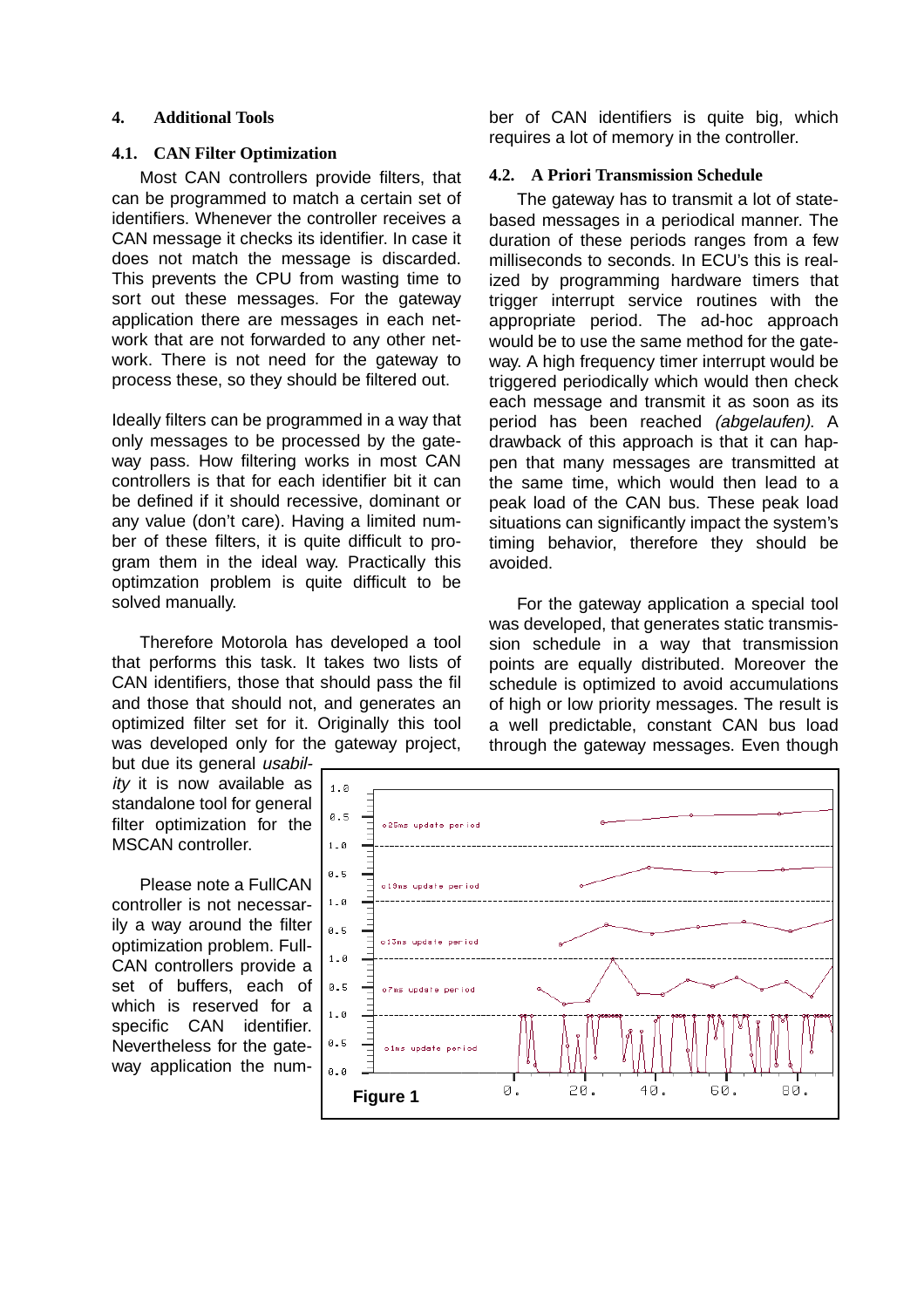there is a certain interferance with messages coming from ECUs a constant load from the gateway helps to minimize peak load situations.

#### **5. Measurements & Results**

This section gives a brief overview on the type of results achieved by simulation. Please note that example diagrams given here do not necessarily represent a typical situation. Instead diagrams are taken from a random scenario which can be best-case, worst-case or even completely unrealistic. The intention of this section is to demonstrate the type and quality of those results.

## **5.1. CAN Bus Load**

The goal was to measure the CAN bus load continuously in order to identify peak loads and their duration. To get an index of the load the following formula was used:

$$
load(t, \Delta t) = \frac{t - \Delta t \leq TransmStart < t}{\Delta t}
$$

Obviously this depends on the time span ∆<sup>t</sup> during which the load is measured (see figure 1). If this is smaller than the duration of a normal CAN message, the load-curve will jump between 1 and 0. For our measurements we used ∆t=10ms. One message takes about 1ms at a datarate of 125kBit, so a load of 1 means that 10 consecutive message follow each other. Figure 2 shows an example for a CAN bus load diagram.





## **5.2. Filter Efficiency**

Under "filter efficiency" we understand the ratio of suppressed messages to number of all unwanted messages (which are not processed by the gateway) - ideally this is 100%. The filter efficiency obviously depends on the number of messages in a network and their CAN identifiers. Due to the large number of ECUs in the Body network, the filter efficiency is lowest. Our results range in the area between 60-70% suppressed messages of all unwanted messages. For all other networks we achieved a suppression ratio of 90-100%.

#### **5.3. Message Latency**

On of the most important questions was how long the CPU takes to process high priority messages. Figure 3 is showing what the measurement includes. Please note that the time spent in the CAN controller is not included in the measurement, because this is not affected by the CPU but only by the CAN bus load. Figure 4 shows an example result. This diagram shows that the average message latency is around 230µs, and maximal values range at about 1.6ms. We did not expect variations of this size, and actually investigations showed, that the reason is not necessarily an overloaded CPU. Instead this is a feedback effect from a temporarily highly loaded target network. In that case it is likely that CAN messages cannot be transmitted by the gateway (loosing arbitration), while the followup message has already been received from the source network. The CPU then continuously tries to process the received message, finds that its predecessor has not yet been transmitted on the target network. As